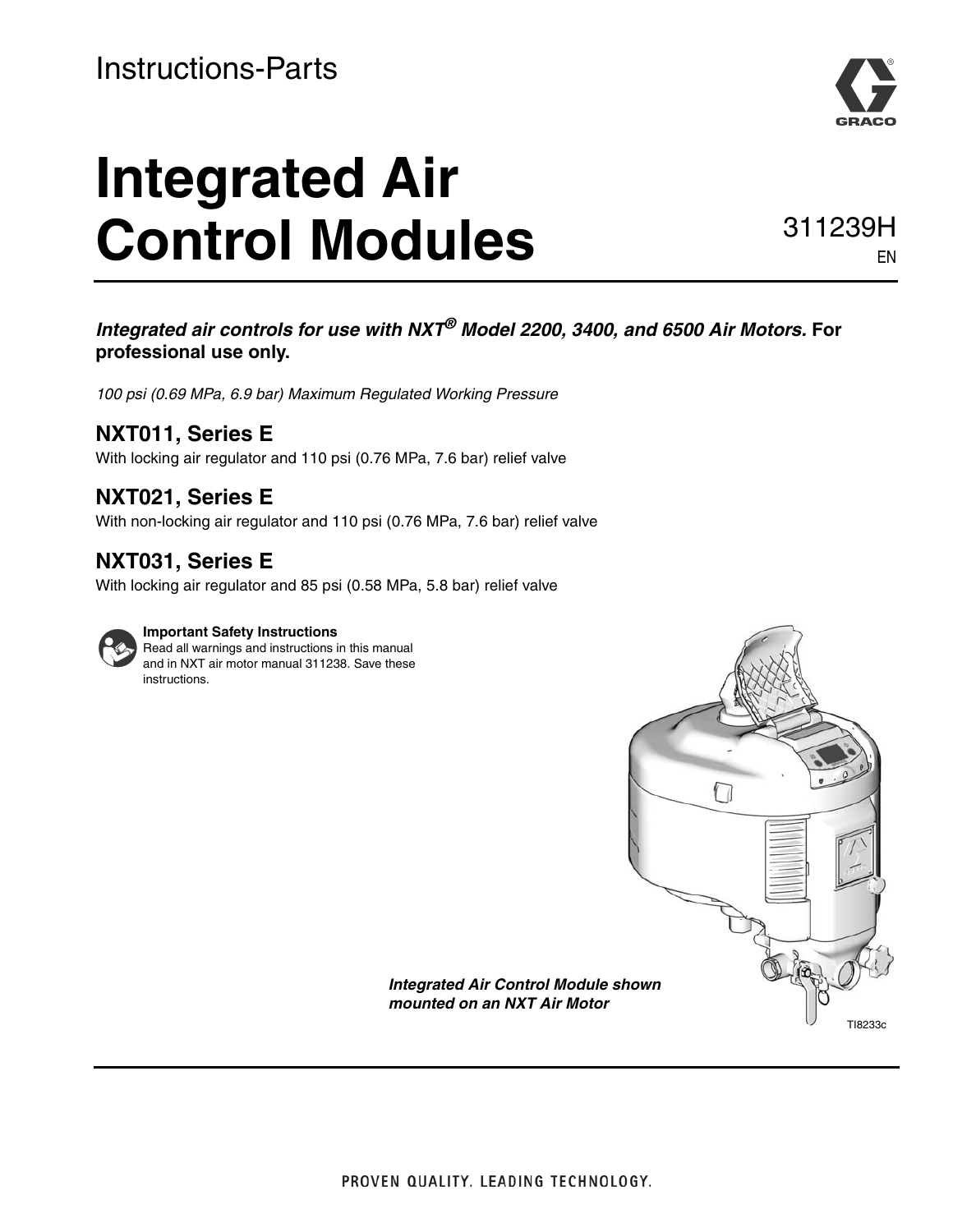# **Contents**

| Accessories 13              |  |
|-----------------------------|--|
| Schematic Diagram 14        |  |
|                             |  |
| Graco Standard Warranty  16 |  |
| Graco Information  16       |  |

# <span id="page-1-0"></span>**Related Manuals**

Manuals are available at www.graco.com.

This manual is available in the following languages:

| <b>Manual</b> | Language       |
|---------------|----------------|
| 3A0081        | Chinese        |
| 3A0082        | Danish         |
| 3A0083        | French         |
| 3A0084        | Finnish        |
| 3A0085        | German         |
| 3A0086        | Greek          |
| 3A0087        | Italian        |
| 3A0088        | Japanese       |
| 3A0089        | Korean         |
| 3A0090        | Norwegian      |
| 3A0091        | Polish         |
| 3A0092        | Portuguese     |
| 312917        | Russian        |
| 313800        | Spanish        |
| 3A0093        | Swedish        |
| 3A0094        | <b>Turkish</b> |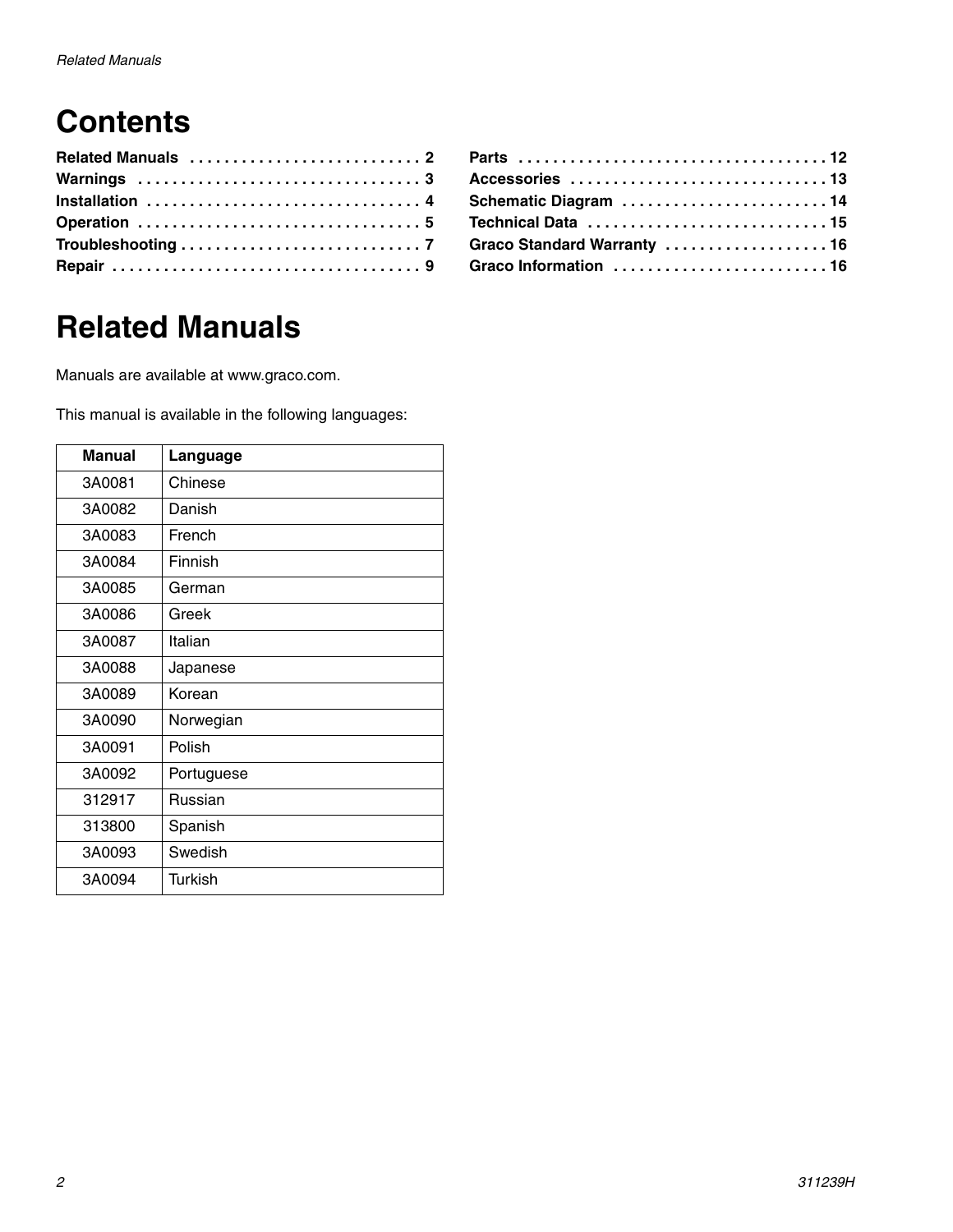# <span id="page-2-0"></span>**Warnings**

The following warnings are for the setup, use, grounding, maintenance, and repair of this equipment. The exclamation point symbol alerts you to a general warning and the hazard symbols refer to procedure-specific risks. Refer back to these Warnings. Additional, product-specific warnings may be found throughout the body of this manual where applicable.

| <b>N</b> WARNING                                                                                                                                                                                                                                                                                                                                                                                                                                                                                                                                                                                                                                                                                                                                                                                                                                                                                                                                                                                                                                                                                                                                                                                                                                               |
|----------------------------------------------------------------------------------------------------------------------------------------------------------------------------------------------------------------------------------------------------------------------------------------------------------------------------------------------------------------------------------------------------------------------------------------------------------------------------------------------------------------------------------------------------------------------------------------------------------------------------------------------------------------------------------------------------------------------------------------------------------------------------------------------------------------------------------------------------------------------------------------------------------------------------------------------------------------------------------------------------------------------------------------------------------------------------------------------------------------------------------------------------------------------------------------------------------------------------------------------------------------|
| <b>PRESSURIZED EQUIPMENT HAZARD</b><br>Fluid from the gun/dispense valve, leaks, or ruptured components can splash in the eyes or on skin and<br>cause serious injury.<br>Follow Pressure Relief Procedure in this manual, when you stop spraying and before cleaning,<br>checking, or servicing equipment.<br>Tighten all fluid connections before operating the equipment.<br>$\bullet$<br>Check hoses, tubes, and couplings daily. Replace worn or damaged parts immediately.<br>$\bullet$                                                                                                                                                                                                                                                                                                                                                                                                                                                                                                                                                                                                                                                                                                                                                                  |
| <b>PERSONAL PROTECTIVE EQUIPMENT</b><br>You must wear appropriate protective equipment when operating, servicing, or when in the operating<br>area of the equipment to help protect you from serious injury, including eye injury, inhalation of toxic<br>fumes, burns, and hearing loss. This equipment includes but is not limited to:<br>Protective eyewear<br>$\bullet$<br>Clothing and respirator as recommended by the fluid and solvent manufacturer<br>$\bullet$<br>Gloves<br>$\bullet$<br>Hearing protection<br>$\bullet$                                                                                                                                                                                                                                                                                                                                                                                                                                                                                                                                                                                                                                                                                                                             |
| <b>EQUIPMENT MISUSE HAZARD</b><br>Misuse can cause death or serious injury.<br>Do not operate the unit when fatigued or under the influence of drugs or alcohol.<br>٠<br>Do not exceed the maximum working pressure or temperature rating of the lowest rated system<br>٠<br>component. See Technical Data in all equipment manuals.<br>Use fluids and solvents that are compatible with equipment wetted parts. See Technical Data in all<br>$\bullet$<br>equipment manuals. Read fluid and solvent manufacturer's warnings. For complete information<br>about your material, request MSDS forms from distributor or retailer.<br>Check equipment daily. Repair or replace worn or damaged parts immediately with genuine Graco<br>$\bullet$<br>replacement parts only.<br>Do not alter or modify equipment.<br>$\bullet$<br>Use equipment only for its intended purpose. Call your Graco distributor for information.<br>$\bullet$<br>Route hoses and cables away from traffic areas, sharp edges, moving parts, and hot surfaces.<br>$\bullet$<br>Do not kink or over bend hoses or use hoses to pull equipment.<br>$\bullet$<br>Keep children and animals away from work area.<br>$\bullet$<br>Comply with all applicable safety regulations.<br>$\bullet$ |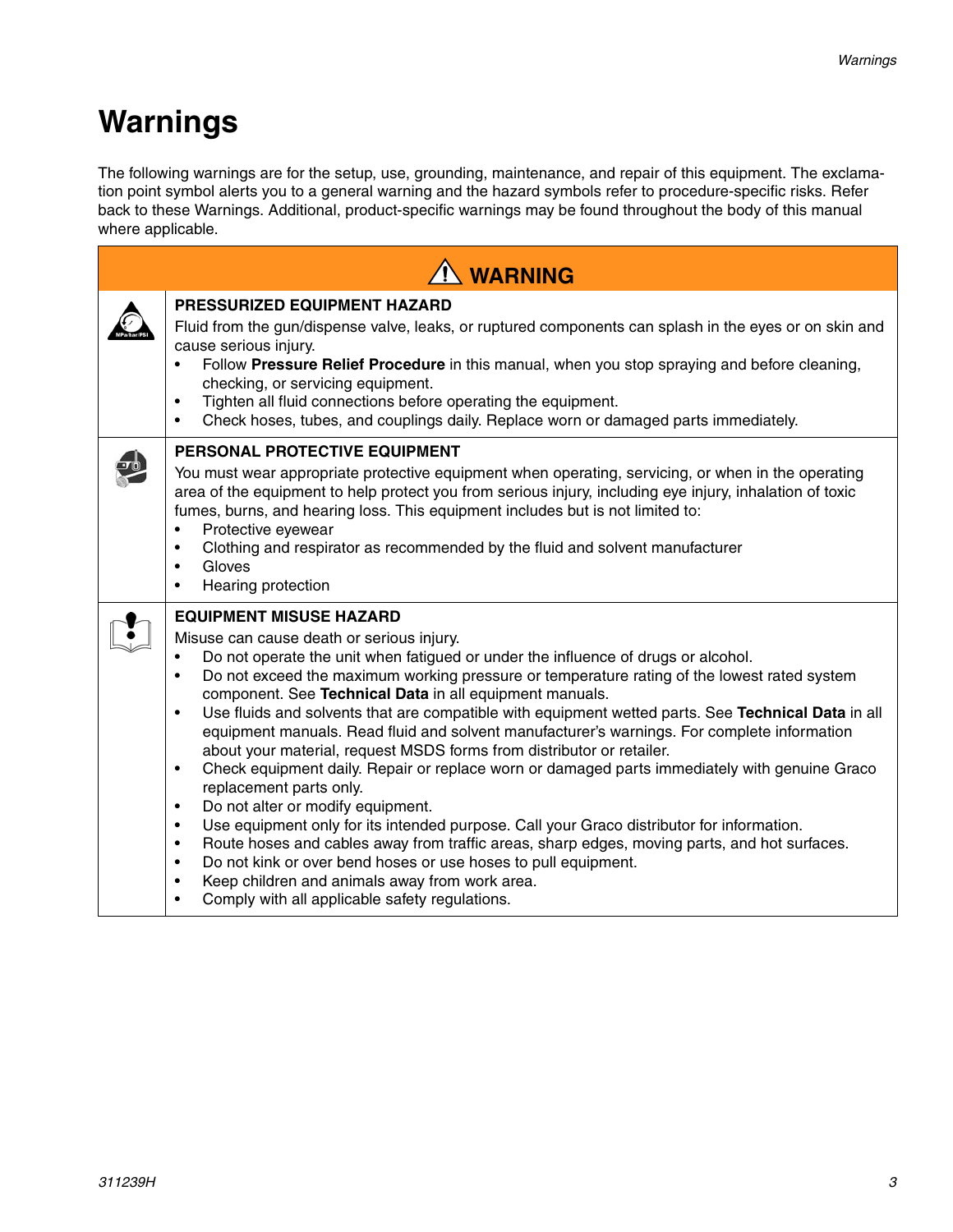# <span id="page-3-0"></span>**Installation**

- Air Control Modules NXT011 and NXT031 (locking air regulator) and NXT021 (non-locking air regulator) are available.
- 1. Install supplied o-ring (43) into counterbore on upper side of air control module (D). Fasten module to air motor (M) with two supplied screws (44). Start threading screws by hand before using a tool. Torque to 20 ft-lb (27.1 N•m).
- $1\sqrt{ }$  Screws are thread-forming. Start threading by hand before using a tool. Torque to 20 ft-lb (27.1 N•m).
	- M ኅ 43 D 44 $\hat{A}$ TI8323c

3. Turn air regulator knob (C) fully counterclockwise.



4. Hold the 3/4 npt(f) air inlet fitting (A) with a 1-5/16 in. wrench to prevent it from turning while securely connecting the air supply hose.



TI8235c

2. Close bleed-type master air valve (B).



TI8322c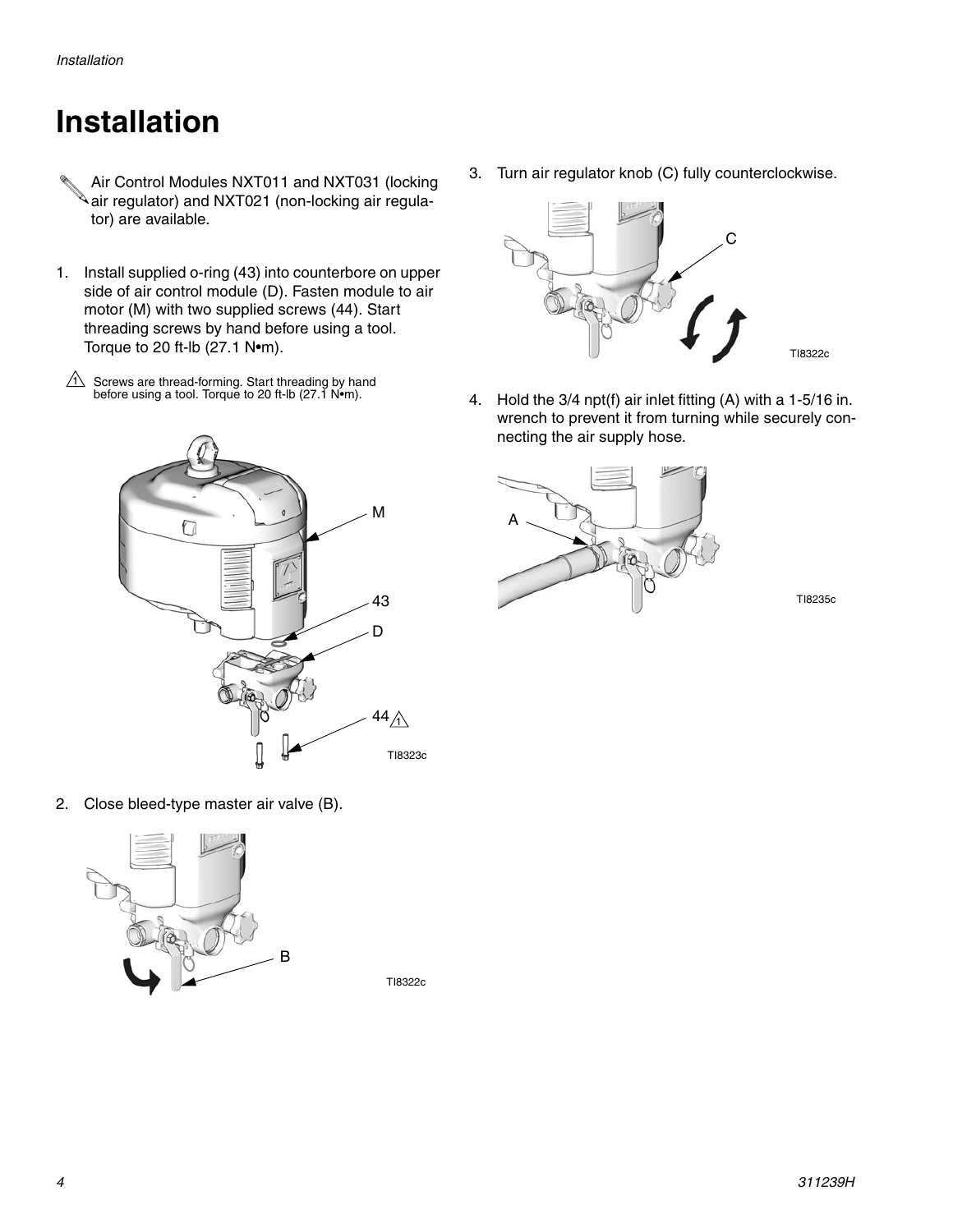# <span id="page-4-0"></span>**Operation**

### **Component Identification**

Air Control Modules NXT011 and NXT031 (locking air regulator) and NXT021 (non-locking air regulator) include air line components in an integrated assembly. See FIG. 1.

### **Bleed-type Master Air Valve (B)**



Trapped air can cause the pump to cycle unexpectedly, which could result in serious injury from splashing or moving parts.

The bleed-type master air valve is required in your system to relieve air trapped between it and the air motor when the valve is closed.

### **Air Regulator (C)**

Adjusts air pressure to the motor and fluid outlet pressure of pump. View the gauge (D) to read air pressure.

### **Air Filter (E)**

Removes harmful contaminants from entering the air control module and air motor.

### **Safety Relief Valve (F)**

Automatically opens to relieve air pressure, to prevent pump overpressurization.

### **Key for FIG. 1**

- A Air Inlet, 3/4 npt(f)
- B Bleed-type Master Air Valve
- C Air Regulator Adjustment Knob (locking or non-locking)
- D Air Pressure Gauge
- E Air Filter (partially hidden)
- F Safety Relief Valve



TI8233c

**FIG. 1: Air Control Module Mounted on NXT Air Motor**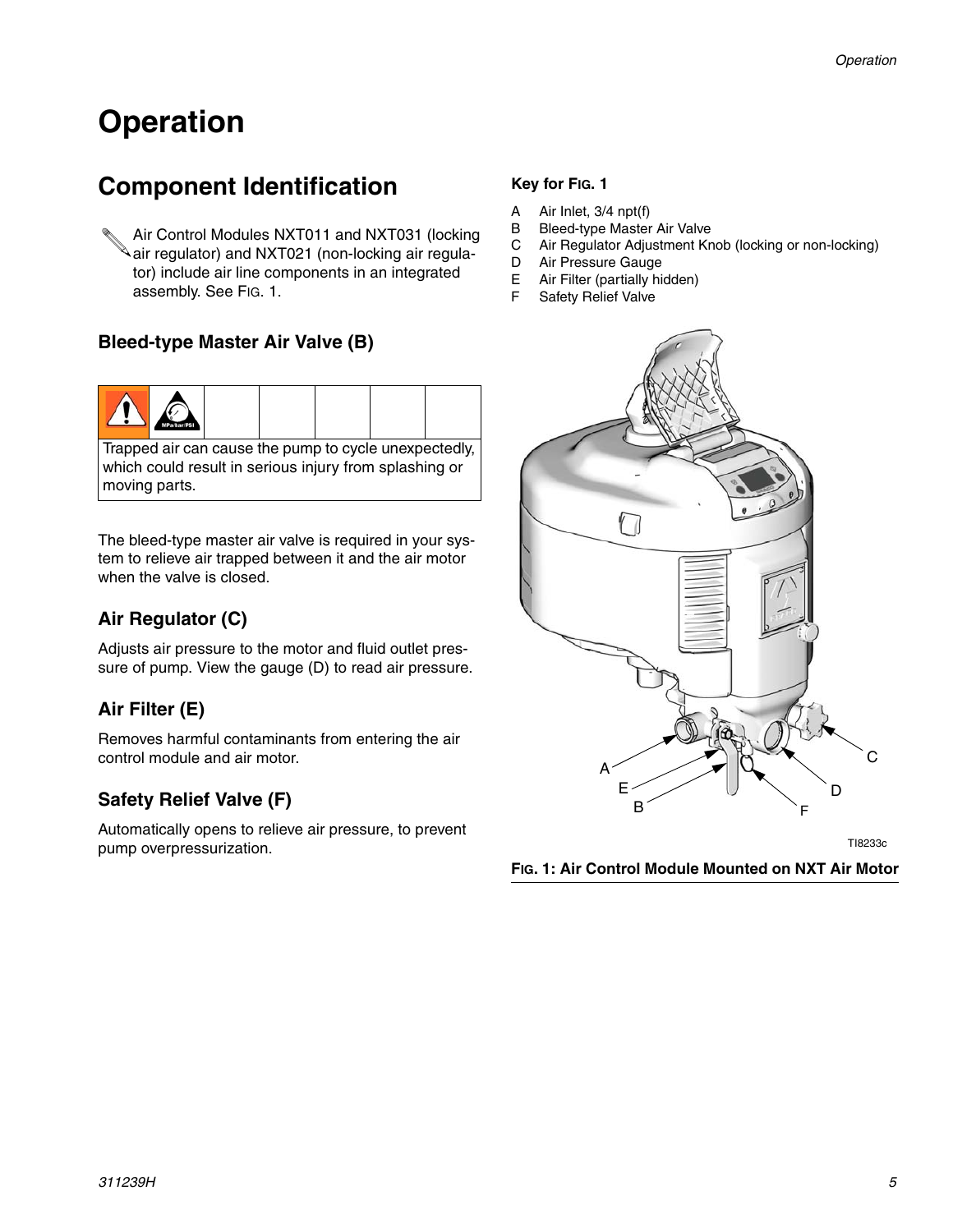1. Turn air regulator knob (C) fully counterclockwise.



A small amount of air venting  $\mathbb A$ through knob assembly (18) is normal.

2. Open bleed-type master air valve (B).



TI8322c

3. Turn air regulator knob (C) clockwise until air pressure reaches desired setpoint.



### **Startup Locking Regulator (NXT011 and NXT031 only)**

1. To lock pressure setpoint, push knob (C) in.



2. Pull knob out to unlock, then adjust regulator to desired pressure setpoint.



TI8236c

### **Shutdown**

Close bleed-type master air valve (B).



TI8235c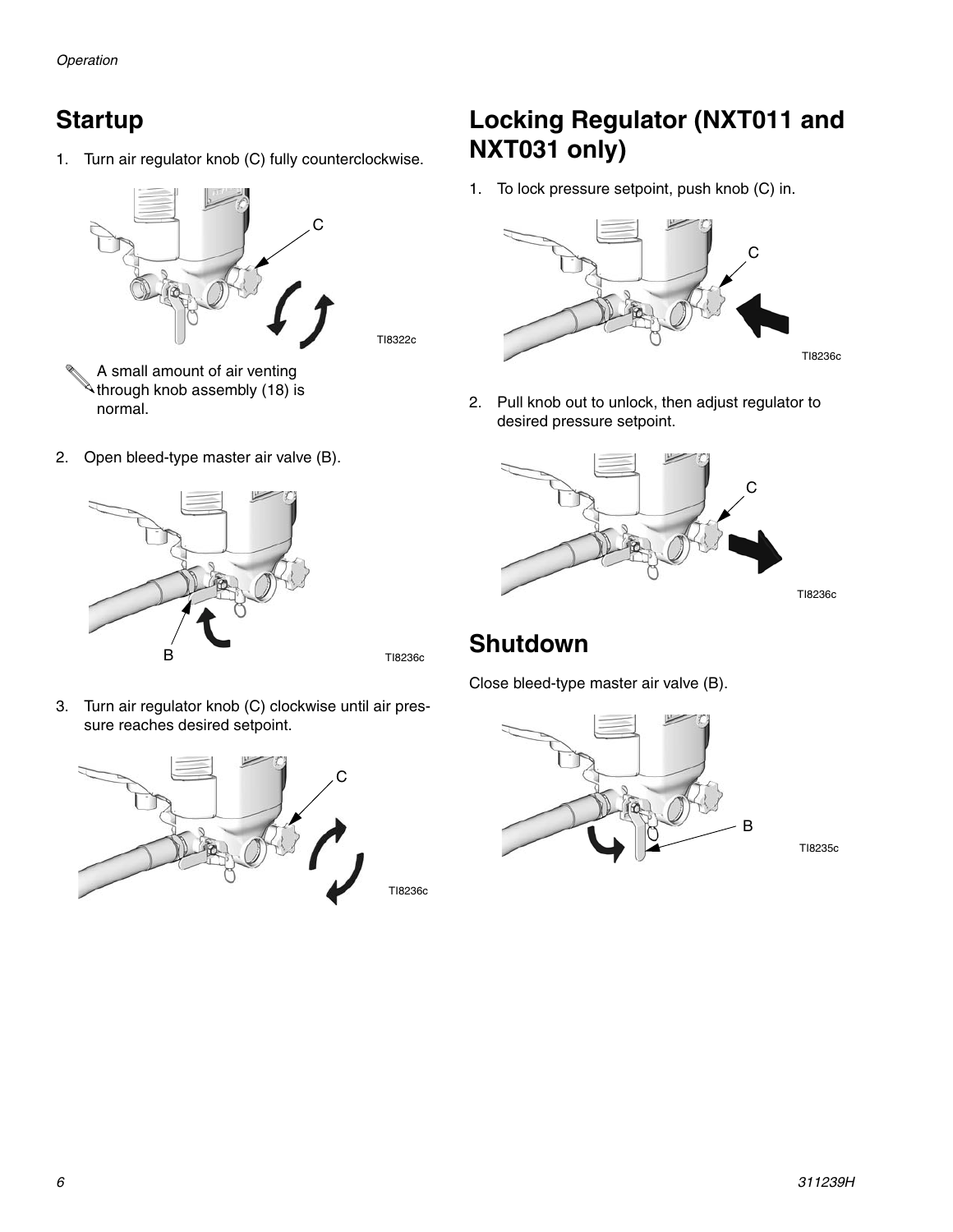# <span id="page-6-0"></span>**Troubleshooting**

| Problem                                                                                      | Cause                                                                            | <b>Solution</b>                                                                                    |  |  |  |
|----------------------------------------------------------------------------------------------|----------------------------------------------------------------------------------|----------------------------------------------------------------------------------------------------|--|--|--|
| Excess air leaking from regulator<br>housing, or gauge shows unstable<br>regulated pressure. | Loose or worn diaphragm (17d).                                                   | Tighten housing or repair regulator<br>using repair kit NXT095. See page<br>10.                    |  |  |  |
|                                                                                              | Worn seat (17e) or poppet (17f).                                                 | Repair regulator using repair kit<br>NXT095. See page 10.                                          |  |  |  |
|                                                                                              | Main spool seals or relief valve worn.                                           | Replace with spool kit NXT098,<br>page 10.                                                         |  |  |  |
|                                                                                              | Quick exhaust poppet (20b) or seat<br>(20a) worn.                                | Replace with quick exhaust repair kit<br>NXT099, page 10.                                          |  |  |  |
| Air leaking from quick exhaust vent<br>hole.                                                 | Worn poppet o-ring (20c).                                                        | Replace with quick exhaust repair kit<br>NXT099, page 10.                                          |  |  |  |
|                                                                                              | Quick exhaust poppet (20b) or seat<br>(20a) worn.                                | Replace with quick exhaust repair kit<br>NXT099, page 10.                                          |  |  |  |
| Air leaking from ball valve vent hole.                                                       | Loose inlet fitting (32a).                                                       | Tighten inlet fitting. See page 11.                                                                |  |  |  |
|                                                                                              | Worn valve seals (32b, 32d).                                                     | Repair ball valve using repair kit<br>NXT097. See page 11.                                         |  |  |  |
| Regulator does not regulate pres-<br>sure.                                                   | Worn spool o-rings or worn/damaged<br>diaphragm (17d).                           |                                                                                                    |  |  |  |
|                                                                                              |                                                                                  | With air on and bleed-type master air<br>valve (B) open, unscrew the regulator<br>housing (19).    |  |  |  |
|                                                                                              |                                                                                  | If pressure drops, diaphragm is<br>damaged. Install Repair Kit<br>NXT095, page 10.                 |  |  |  |
|                                                                                              |                                                                                  | If air leaks out bottom orifice,<br>spool o-rings are worn. Install<br>Repair Kit NXT098, page 10. |  |  |  |
| Gauge will not go to 0 when ball valve<br>is open and knob is turned coun-                   | Washer (17c) is on wrong side of dia-<br>phragm (17d).                           | Move washer (17c) to spring side of<br>diaphragm.                                                  |  |  |  |
| ter-clockwise to 0.                                                                          | Pilot air seat (17e) is not fully seated.                                        | Turn pilot air seat (17e) in until if fully<br>seats.                                              |  |  |  |
|                                                                                              | Seal (3) is too thin or damaged caus-<br>ing air to leak into pilot air chamber. | Replace snail seal (3). Seal should<br>have a minimum thickness of 0.065<br>in. (1.65 mm).         |  |  |  |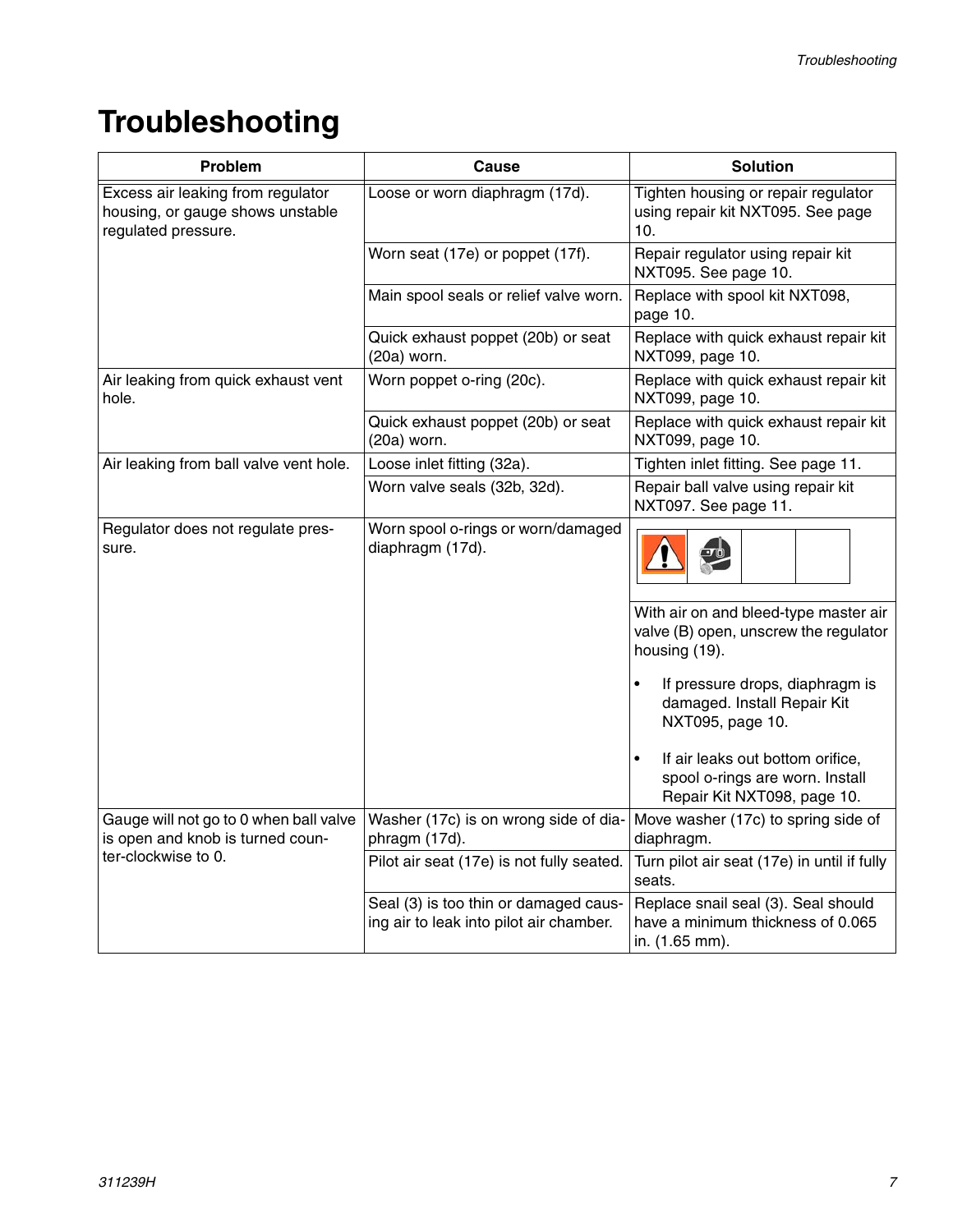| <b>Problem</b>                                        | Cause                                                                                         | <b>Solution</b>                                                                                                                                                                                              |
|-------------------------------------------------------|-----------------------------------------------------------------------------------------------|--------------------------------------------------------------------------------------------------------------------------------------------------------------------------------------------------------------|
| Gauge pressure increases above set<br>point pressure. | Leak across rear spool (8) o-ring,<br>which raises pilot air pressure even<br>while spraying. | Replace spool assembly (8) with<br>spool kit NXT098.                                                                                                                                                         |
|                                                       | Leak across front spool (8) o-ring,<br>which raises air motor pressure when<br>stalled.       | Replace spool assembly (8) with<br>spool kit NXT098.                                                                                                                                                         |
|                                                       | Spool assembly (8) sticking.                                                                  | Clean and lubricate spool (8). Add oil<br>to filter cup and run motor. Or, add a<br>lubricator to air supply.                                                                                                |
|                                                       | Seal (3) leaking.                                                                             | Replace snail seal (3). Seal should<br>have a minimum thickness of 0.065<br>in. (1.65 mm).                                                                                                                   |
|                                                       | Side hole or through vent plugged on<br>diaphragm tube (17d).                                 | Clean through vent and side 0.015 in.<br>(0.381 mm) hole.                                                                                                                                                    |
| Air pressure drops when pump is<br>cycling.           | Air hose has too small of an inside<br>diameter.                                              | Use a 3/4 in. ID air hose.                                                                                                                                                                                   |
|                                                       | Air supply is not adequate. (Check<br>gauge between hose and inlet.)                          | Use a larger air compressor.                                                                                                                                                                                 |
|                                                       | Air filter (6) is plugged.                                                                    | Replace air filter with kit NXT092. Or,<br>upgrade to a larger coalescing filter<br>with a manual drain (NXT094), or<br>with an automatic drain (NXT093).<br>See Accessories (page 13) and<br>manual 406659. |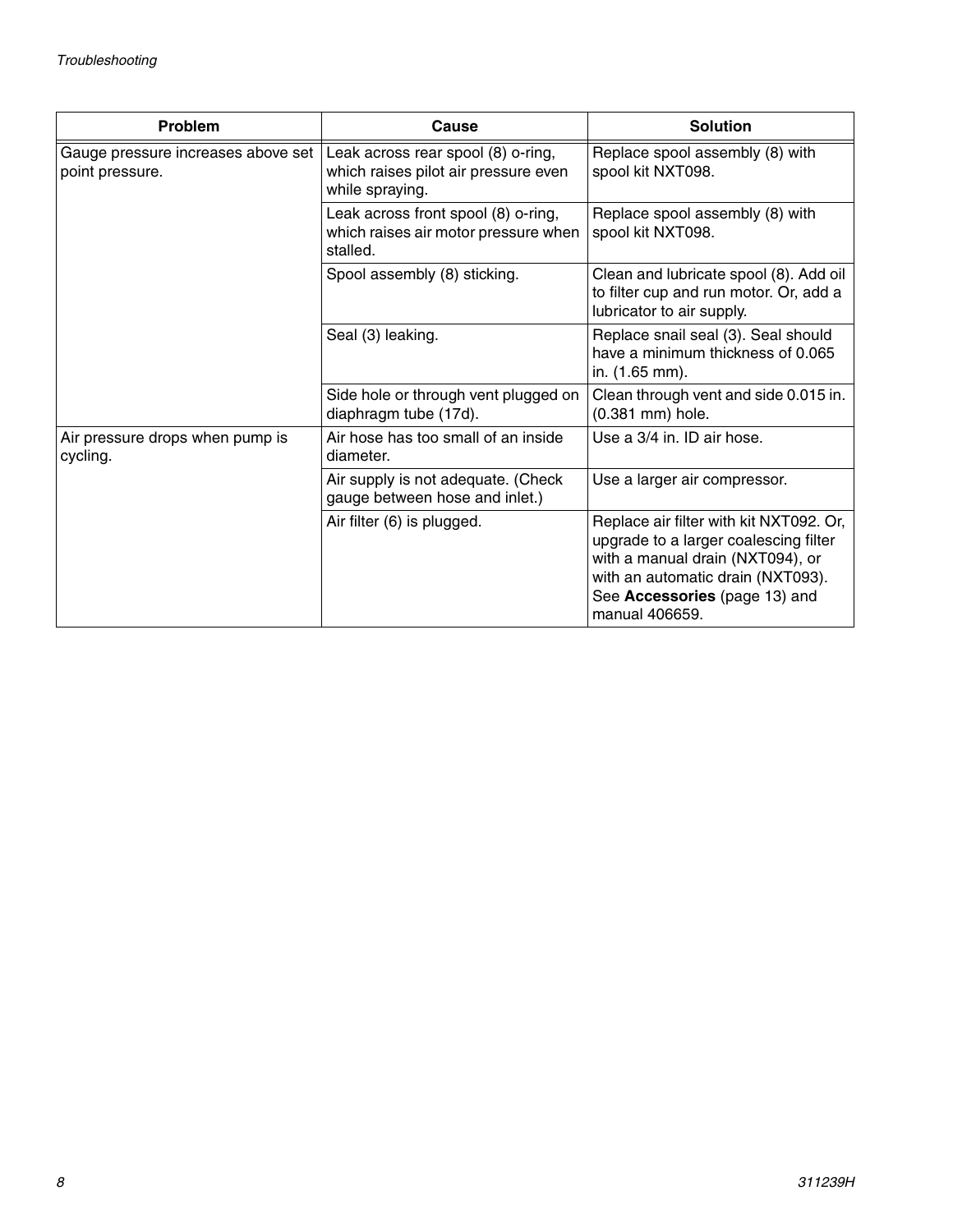### <span id="page-8-0"></span>**Repair**

### <span id="page-8-1"></span>**Pressure Relief Procedure**

|  | a bar PSI |  |  |
|--|-----------|--|--|
|--|-----------|--|--|

Follow **[Pressure Relief Procedure](#page-8-1)** when you stop spraying and before cleaning, checking, or servicing equipment.

1. Close bleed-type master air valve (B).



- TI8235c
- 2. Make sure gauge (D) reads zero (0). If not, pull on pressure relief ring to bleed off air pressure.



D TI8235c

3. Turn air regulator knob (C) fully counterclockwise.



### **Replace Filter Element**

- 1. Relieve pressure, page [9.](#page-8-1)
- 2. Remove filter bowl (E) with wrench. Remove filter element (G).
- 3. Install new filter element (G) on boss within the bowl (E). Reinstall bowl 1/4 turn past handtight.



### **Replace Gauge**

- 1. Relieve pressure, page [9.](#page-8-1)
- 2. See **[Parts](#page-11-0)** drawing, page [12.](#page-11-0) Using a 7/16 open-end wrench on the flats, unscrew old gauge (31).
- 3. Apply PTFE tape to threads before installing new gauge.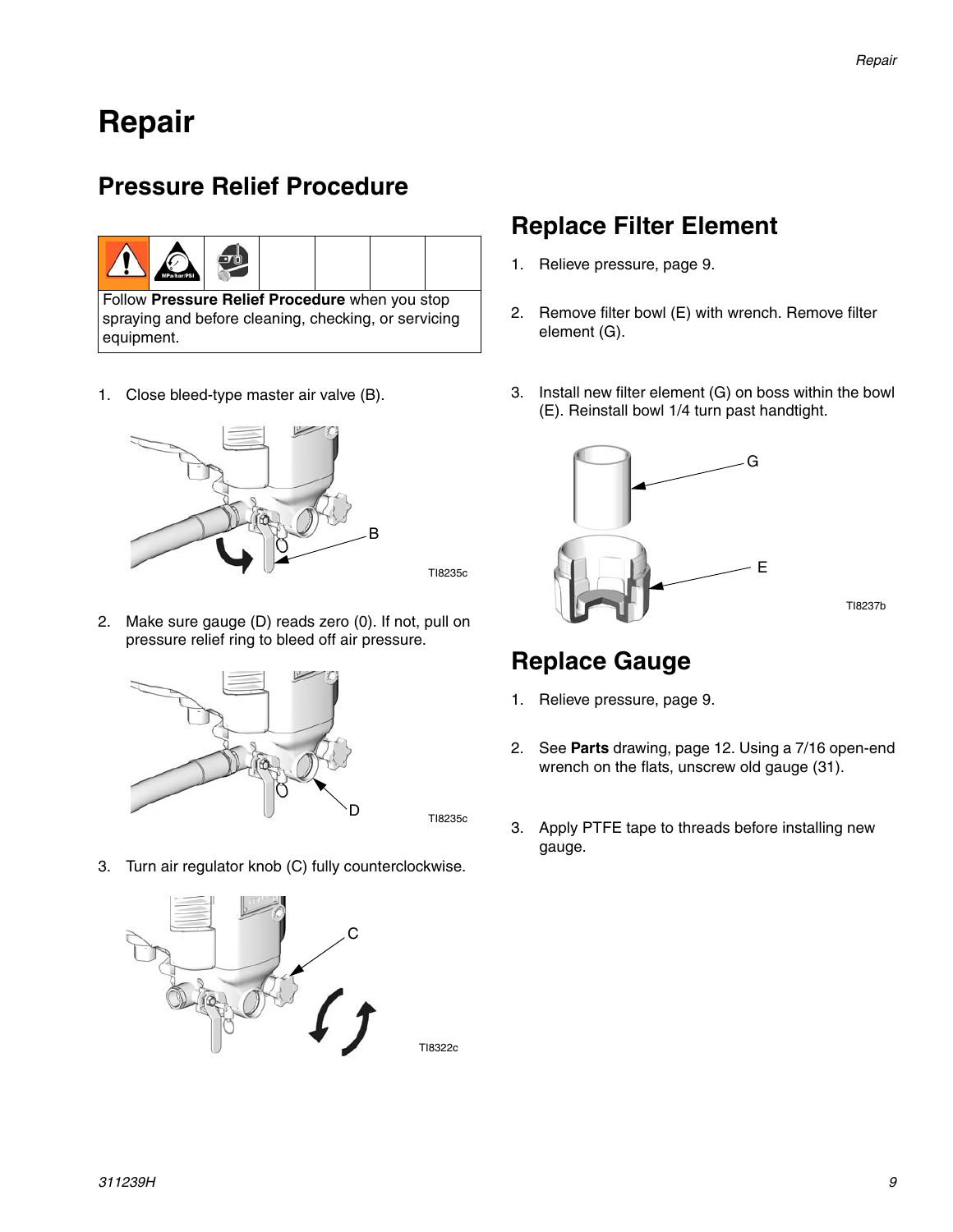### <span id="page-9-0"></span>**Spool Repair Kit NXT098**

- 1. Relieve pressure, page [9](#page-8-1). **NXT099**
- 2. See **[Parts](#page-11-0)** drawing, page [12.](#page-11-0) Using a 1/4 in. drive ratchet or a 3/8 in. deep well socket, remove 2 screws (37). Use a 3/8 in. open-end wrench to remove the third screw (37) and disassemble front cover (5) from housings (1, 2). Remove spring (16).
- 3. Pull the spool assembly (8) out of the housing (1). Use a pliers to carefully pull the spool assembly out by the tip.
- 4. Clean and lubricate the bore in the housing (1).
- 5. Install the new spool (8), spring (16), and o-ring (38).

### **Regulator Repair Kit NXT095**

- 1. Relieve pressure, page [9](#page-8-1).
- 2. See **[Parts](#page-11-0)** drawing, page [12.](#page-11-0) Using a 1-3/8 in. open-end wrench, unscrew the regulator housing (19).
- 3. Remove adjustment screw (17a), spring (17b), slip ring (17c), diaphragm (17d), and washer (48).
- 4. Using #2 Phillips screwdriver, remove valve seat (17e) slowly to avoid damaging flutes. Remove valve assembly (17f) and spring (17g).
- 5. Use all new parts in the kit. Reinstall the spring (17g), valve assembly (17f), washer (48), and valve seat (17e). Tighten seat slowly to avoid damaging flutes.
- 6. Do not apply any lubricant on the seating area of the diaphragm (17d). Reinstall diaphragm, slip ring (17c), spring (17b), and adjustment screw (17a).

# <span id="page-9-1"></span>**Quick Exhaust Repair Kit**

- 1. Relieve pressure, page [9.](#page-8-1)
- 2. See **[Parts](#page-11-0)** drawing, page [12](#page-11-0). Using a 3/8 in. deep well socket, remove 2 screws (37). Use a 3/8 in. open-end wrench to remove the third screw (37) and disassemble front cover (5) from housings (1, 2). Remove spring (16).
- 3. Remove seat (20a) with large flat blade screwdriver. Work out the poppet (20b) from the hole beneath the poppet using an o-ring pick or an allen wrench.
- 4. Liberally grease housing threads to avoid damaging o-ring (20c) on new poppet (20b). Install new poppet with o-ring. Install new seat (20a) until it bottoms out tight in the housing.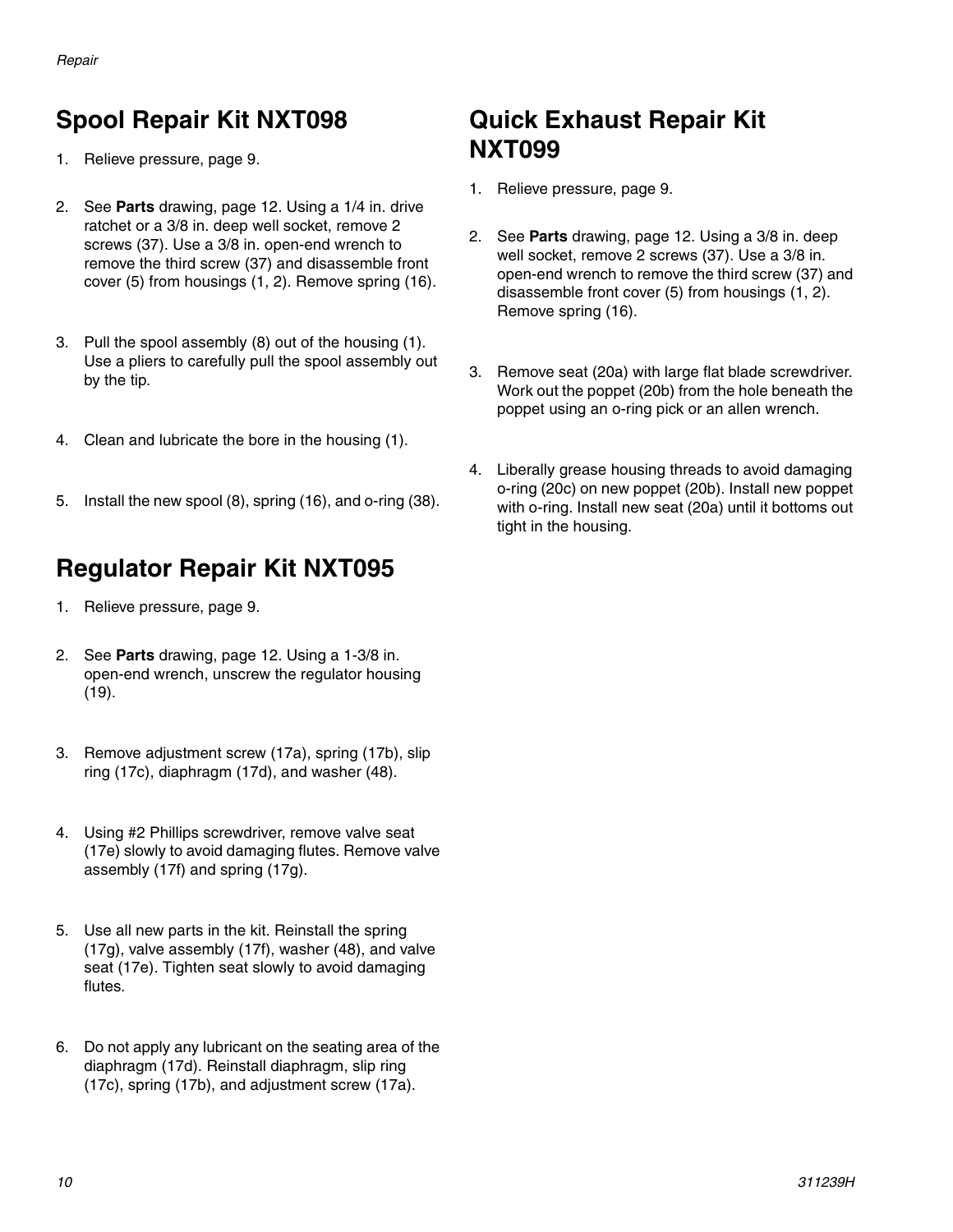### <span id="page-10-0"></span>**Ball Valve Seal Repair Kit NXT097**

- 1. Relieve pressure, page [9](#page-8-1).
- 2. See **[Parts](#page-11-0)** drawing, page [12](#page-11-0). Remove the inlet fitting (32a) using a 1 5/16 in. wrench.
- 3. See [FIG. 2](#page-10-1). Move the handle to the 7:30 position. Remove the outboard seal (32b) with an o-ring pick.
- 4. See [FIG. 2](#page-10-1). Move the handle to the 6:00 position. Remove the ball (32c) using adhesive tape. Remove the inboard seal (32d) with an o-ring pick.
- Use notes on page [12](#page-11-0) as a guide while completing  $\triangle$ step 5.
- 5. Install the new inboard seal (32d). Install the new ball (32c) with the notch (N) facing the front of the module, so it engages the valve stem (33). The flat spot on the ball must face inward.
- 6. Install the new outboard seal (32b) and inlet fitting (32a). Torque to 500 in-lb (56 N•m).
	- The stem seal components (32e-32k) do not need **replacement unless leakage is noted. If necessary,** replace parts as shown on page [12.](#page-11-0)



<span id="page-10-1"></span>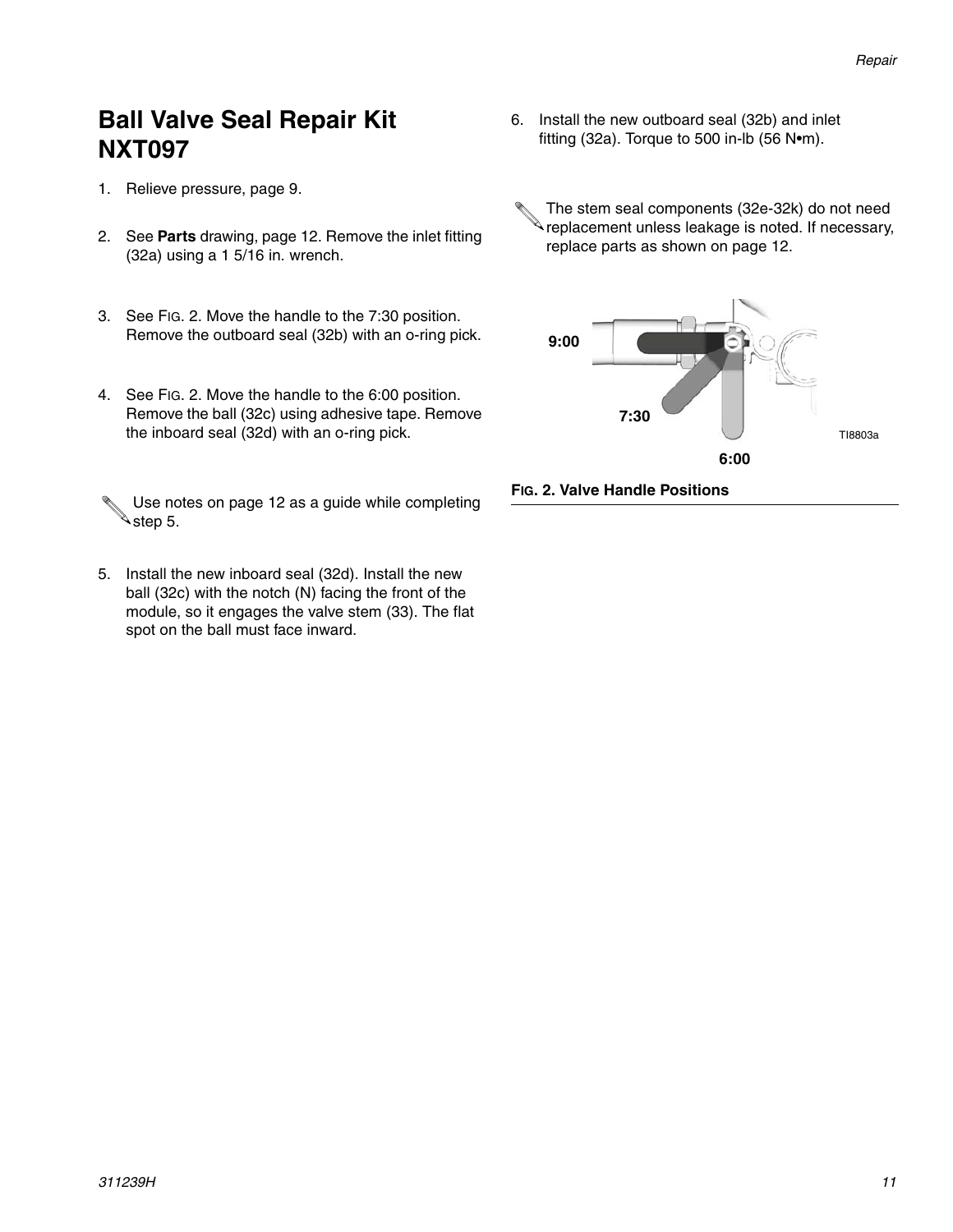# <span id="page-11-0"></span>**Parts**

### **NXT011 and NXT031 Locking Integrated Air Control Module NXT021 Non-Locking Integrated Air Control Module**

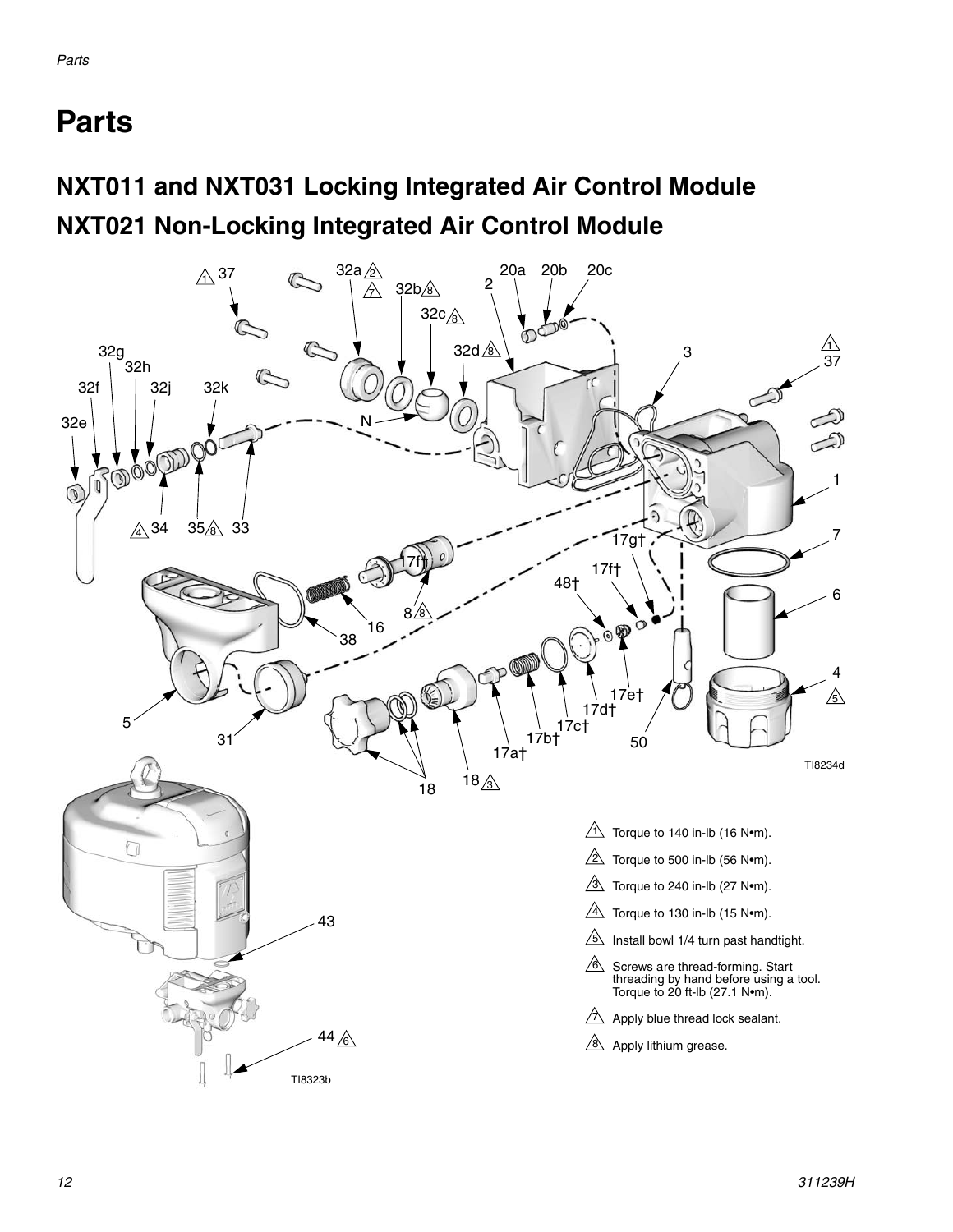| Ref.            |                    |                                           |                                |
|-----------------|--------------------|-------------------------------------------|--------------------------------|
| No.             |                    | Part No. Description                      | Qty                            |
| 1               | 15G298             | HOUSING, right                            | 1                              |
| 2               | 15G299             | HOUSING, left                             | 1                              |
| $3^{\star}$     | 15G439             | GASKET; nitrile                           | 1                              |
| 4               | 277109             | <b>BOWL, filter</b>                       | 1                              |
| 5               | 277107             | COVER, front                              | $\mathbf{1}$                   |
| $6\checkmark$   | <b>NXT092</b>      | ELEMENT, filter, 40 micron; pack-         | 1                              |
|                 |                    | age of 10                                 |                                |
| $7^*$           | 103209             | O-RING; fluoroelastomer                   | 1                              |
| 8               | NXT098             | SPOOL, valve                              | 1                              |
| 16              | 119987             | SPRING, compression                       | 1                              |
| 17 <sub>†</sub> | NXT095             | KIT, repair, regulator; includes          | 1                              |
|                 |                    | items 17a-17g                             |                                |
| 18              | <b>NXT090</b>      | KNOB ASSEMBLY, regulator, lock-           | 1                              |
|                 |                    | ing; NXT011 and NXT031                    |                                |
|                 | NXT091             | KNOB ASSEMBLY, regulator,                 | 1                              |
|                 |                    | non-locking; NXT021                       |                                |
| 20              | <b>NXT099</b>      | KIT, relief valve; includes items         | 1                              |
|                 |                    | 20a-20c                                   |                                |
| 31√             | 108190             | GAUGE, pressure, air                      | 1                              |
| 32              | NXT097             | KIT, repair, ball valve; 3/4 npt(f)       | 1                              |
|                 |                    | inlet; includes items 32a-32k             |                                |
| 33              | 15F726             | STEM, ball valve                          | 1                              |
| 34              | 15F727             | INSERT, threaded, ball valve              | 1                              |
| 35*             | C <sub>20145</sub> | O-RING; buna-N                            | 1                              |
| 37              | 119426             | SCREW, machine, hex washer hd,            | 7                              |
|                 |                    | thread-forming; $1/4-20 \times 1$ in. (25 |                                |
|                 |                    | mm)                                       |                                |
| $38*$           | 115078             | O-RING; nitrile                           | 1                              |
| 43              | 110782             | O-RING; buna-N                            | 1                              |
| 44              | 120089             | SCREW; 3/8-16 x 1-3/4 in. (44 mm)         | $\overline{c}$<br>$\mathbf{1}$ |
| 48†             | 187509             | WASHER, flat                              | 1                              |
| 50              | 113498             | RELIEF VALVE, safety; 110 psi             |                                |
|                 |                    | (0.76 MPa, 7.6 bar); NXT011 and           |                                |
|                 |                    | <b>NXT021</b>                             |                                |
|                 | 108124             | RELIEF VALVE, safety; 75 psi (0.51        | 1                              |
|                 |                    | MPa, 5.1 bar); NXT031                     |                                |
|                 |                    |                                           |                                |

- \* *Parts included in Seal Repair Kit NXT096 (purchase separately).*
- *Recommended spare parts. Keep on hand to avoid downtime.*
- *† Parts included in Air Regulator Repair Kit NXT095 (purchase separately.)*

### <span id="page-12-0"></span>**Accessories**

| Kit    | <b>Description</b>                                               |
|--------|------------------------------------------------------------------|
| NXT090 | Locking knob kit                                                 |
| NXT091 | Non-locking knob kit                                             |
| NXT092 | Filter element, 40 micron, package of 10                         |
| NXT093 | Coalescing filter with automatic drain                           |
| NXT094 | Coalescing filter with manual drain                              |
| NXT095 | Regulator repair kit                                             |
| NXT096 | Seal repair kit                                                  |
| NXT097 | Ball valve repair kit                                            |
| NXT098 | Spool valve kit                                                  |
| NXT099 | Relief valve kit                                                 |
| 116635 | Element replacement kit. For use with<br>kits NXT093 and NXT094. |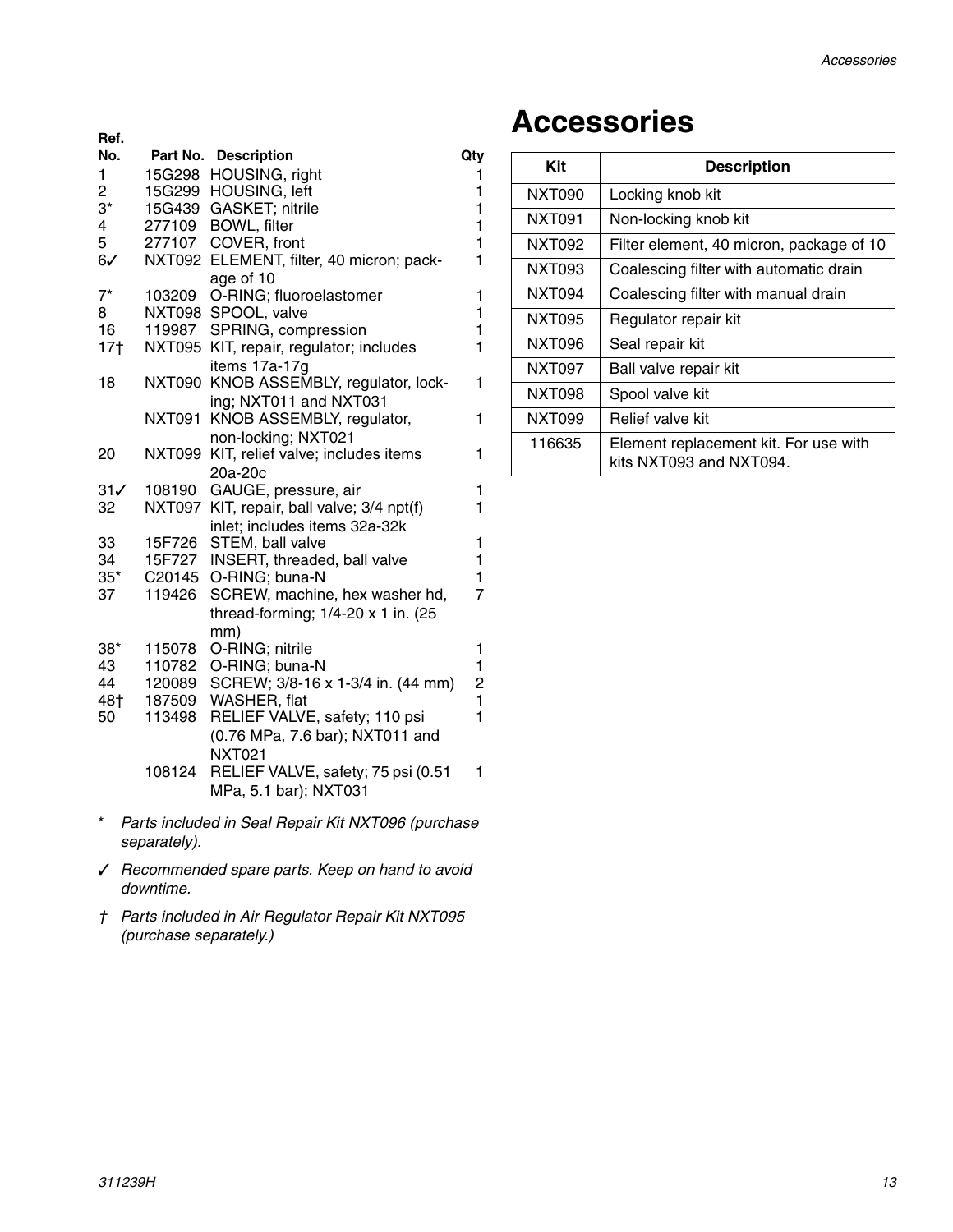# <span id="page-13-0"></span>**Schematic Diagram**

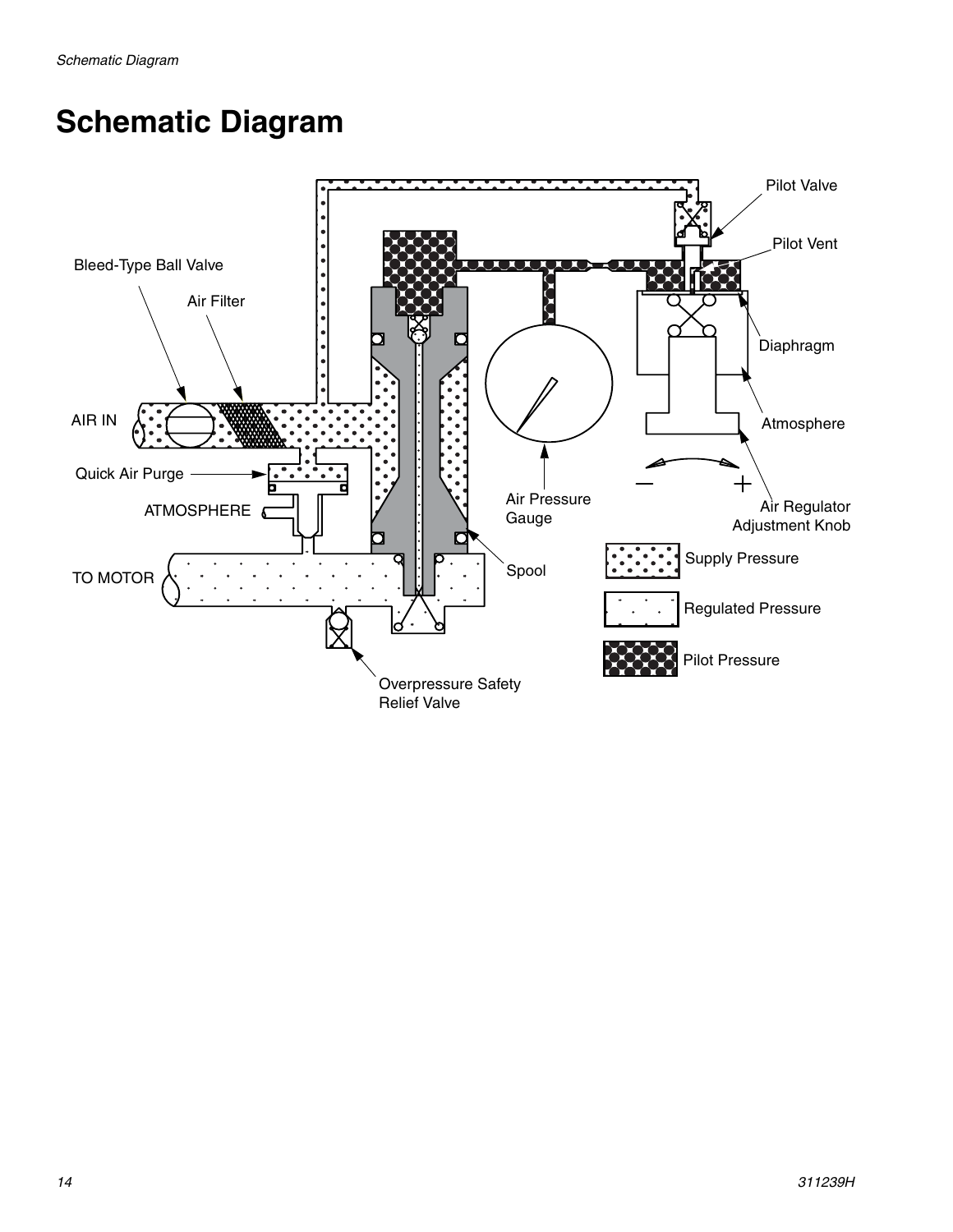# <span id="page-14-0"></span>**Technical Data**

| Maximum air inlet pressure         | 140 psi (0.97 MPa, 9.7 bar)                                                                     |
|------------------------------------|-------------------------------------------------------------------------------------------------|
| Maximum regulated working pressure | 100 psi (0.69 MPa, 6.9 bar)                                                                     |
| Maximum operating temperature      | $140^{\circ}$ F (60 $^{\circ}$ C)                                                               |
| Air Inlet Size                     | $3/4$ npt(f)                                                                                    |
| Air Gauge Port Size                | $1/8$ npt(m)                                                                                    |
| Height                             | 6.5 in. (165 mm)                                                                                |
| Width                              | 6.75 in. (171 mm)                                                                               |
| Depth                              | 4.75 in. (121 mm)                                                                               |
| Weight                             | 5.1 lb $(2.3 \text{ kg})$                                                                       |
| Materials of construction          | Chrome, brass, aluminum, acetal, fluorocarbon rubber,<br>nylon, nitrile rubber, fluoroelastomer |